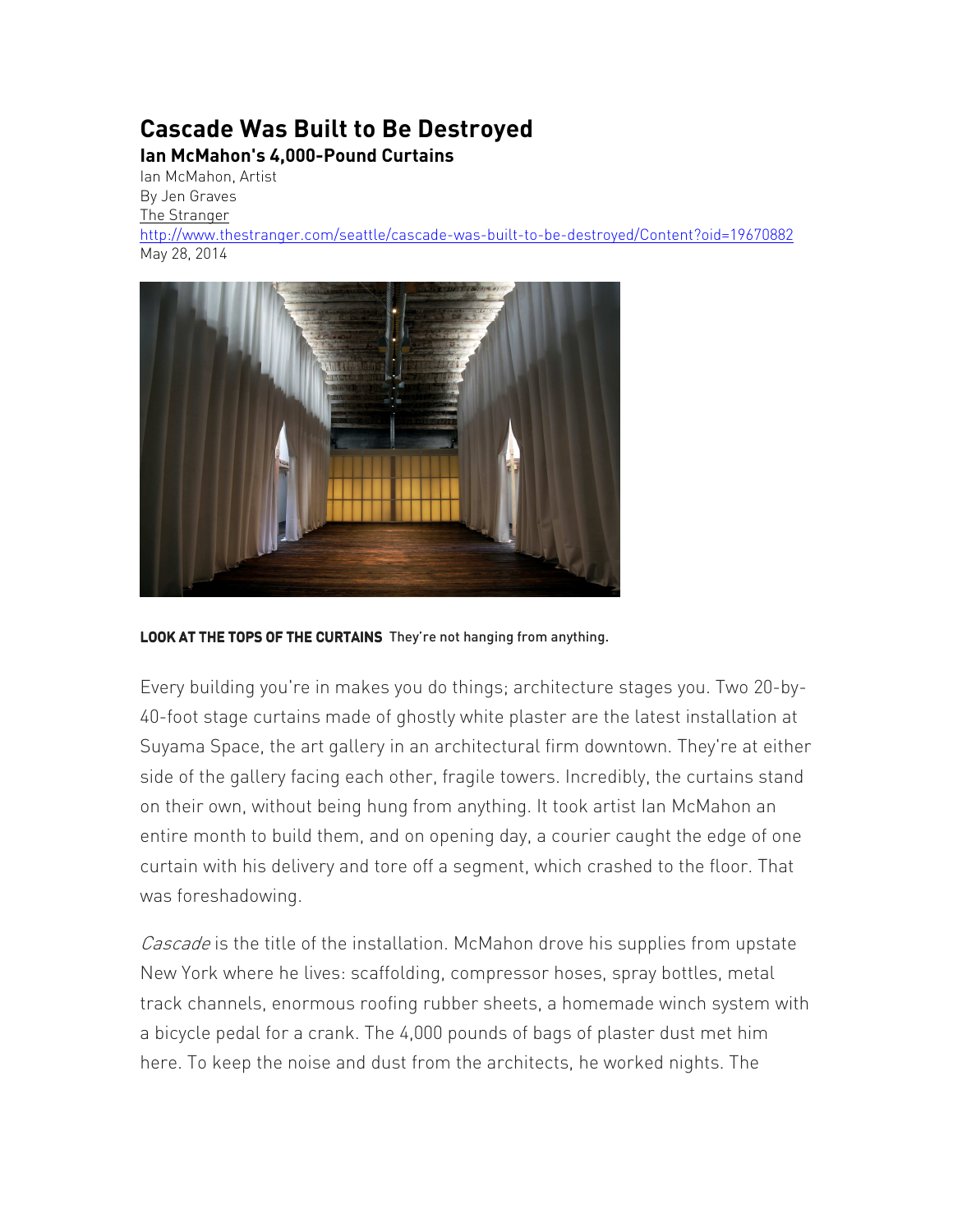architects came in every morning in greater and greater disbelief. They did not believe the curtains would ever stand alone.

Beth Sellars, the white-haired woman sweeping up after McMahon's nights, is the curator who chooses the artists. She founded Suyama Space 16 years ago, and when she tells me one afternoon after sweeping that Suyama Space can't go on forever, I crumple a little inside. Since the first installation in 1998, featuring Lynne Yamamoto's homage to her grandmother's life as a picture bride and a sugar plantation worker, Suyama Space has given numerous artists—Lead Pencil Studio, Alex Schweder, SuttonBeresCuller, Claudia Fitch, John Grade—rare experience working large, and up against a piece of distinctive architecture. Every artist who creates a piece for Suyama Space has to respond to the soaring room with its old wood beams and light raking in through long rectangular skylights. Many of these installations have been extraordinary. Sellars is extraordinary. Cascade, too.

McMahon made a smaller freestanding plaster curtain once before. But it was solid and stood for only a matter of hours. These gigantic curtains have to survive for three months. They are parted in the center, adding structural precariousness in order to form a functional doorway that welcomes a performer. Entering the building, the first parted entrance is before you, directing you to walk through; when you do, you're in the "onstage" area between the two curtains. Because the curtains are mirror images, you can also walk through the opposite parted entrance to enter the architects' office.

Industry never intended these uses of plaster and rubber. McMahon had to invent the process under restrictions: House rules forbid driving nails into the ceiling beams. McMahon developed an elaborate system from which to suspend metal tracks. He hung the heavy rubber curtains from the tracks. When the folds were arranged just right, he sprayed liquid plaster on one side, starting at the top. He did this for weeks. Layer upon layer. The plaster built up on the enormous vertical surfaces, but also oozed down and formed lava-like pools on the floor.

After McMahon decided the plaster was thick enough, he let it dry, then peeled away the rubber by hand like the peeling skin of a sunburn. Now hanging loose,